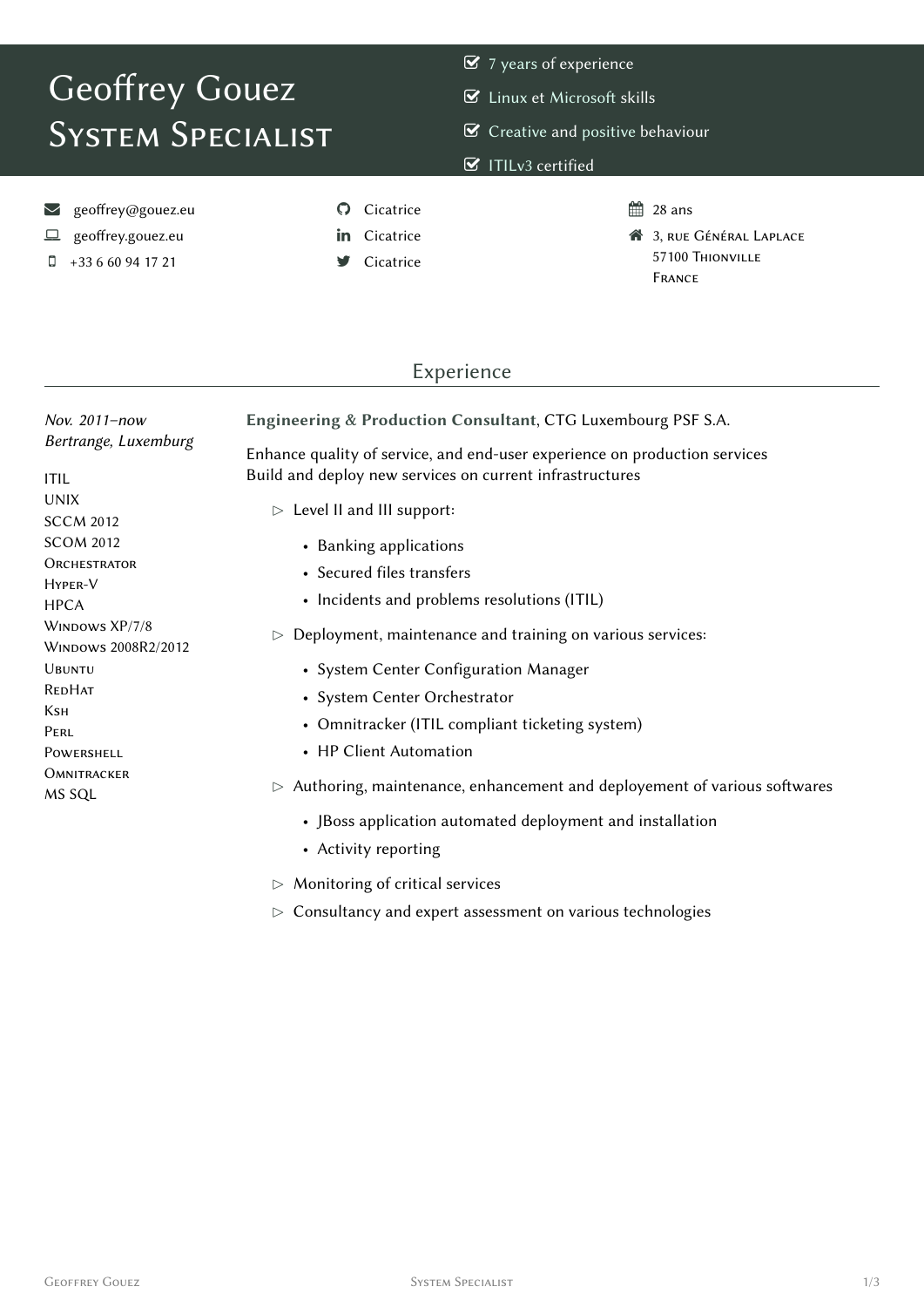| Luxemburg                          |                                                            |                                                                                                                                                                                            |                                                                                      |            |       |  |                                                                                                                                                               |  |
|------------------------------------|------------------------------------------------------------|--------------------------------------------------------------------------------------------------------------------------------------------------------------------------------------------|--------------------------------------------------------------------------------------|------------|-------|--|---------------------------------------------------------------------------------------------------------------------------------------------------------------|--|
|                                    |                                                            | Maintenance on above 30 local servers and above 100 servers and appliances across the<br>world (mainly in South Africa) dedicated to HIV diseases management.                              |                                                                                      |            |       |  |                                                                                                                                                               |  |
| <b>CENTOS</b>                      |                                                            |                                                                                                                                                                                            |                                                                                      |            |       |  |                                                                                                                                                               |  |
| <b>UBUNTU</b><br>DEBIAN            |                                                            |                                                                                                                                                                                            | Management of company network, with messaging solution, and development tools suite. |            |       |  |                                                                                                                                                               |  |
| <b>GNU/LINUX</b>                   |                                                            |                                                                                                                                                                                            |                                                                                      |            |       |  |                                                                                                                                                               |  |
| RUBYONRAILS                        |                                                            |                                                                                                                                                                                            | $\triangleright$ Custom distribution maintenance and Appliance conception            |            |       |  |                                                                                                                                                               |  |
| PERL                               |                                                            | • Automatic installation<br>• Configuration interface for end-users                                                                                                                        |                                                                                      |            |       |  |                                                                                                                                                               |  |
| PHP                                |                                                            |                                                                                                                                                                                            |                                                                                      |            |       |  |                                                                                                                                                               |  |
| Java                               |                                                            | • Self-monitoring<br>$\triangleright$ Virtualization of appliances for large scale deployment<br>• Automatic build and installation<br>• Turn-key environments for development and testing |                                                                                      |            |       |  |                                                                                                                                                               |  |
| Арасне                             |                                                            |                                                                                                                                                                                            |                                                                                      |            |       |  |                                                                                                                                                               |  |
| MYSQL                              |                                                            |                                                                                                                                                                                            |                                                                                      |            |       |  |                                                                                                                                                               |  |
| Bash<br><b>OPENVZ</b>              |                                                            |                                                                                                                                                                                            |                                                                                      |            |       |  |                                                                                                                                                               |  |
| ESX                                |                                                            |                                                                                                                                                                                            |                                                                                      |            |       |  |                                                                                                                                                               |  |
| <b>IPTABLES</b>                    |                                                            |                                                                                                                                                                                            |                                                                                      |            |       |  |                                                                                                                                                               |  |
| <b>SVN</b>                         |                                                            | • Live migration                                                                                                                                                                           |                                                                                      |            |       |  |                                                                                                                                                               |  |
| Gіт                                |                                                            | Monitoring solutions<br>▷                                                                                                                                                                  |                                                                                      |            |       |  |                                                                                                                                                               |  |
|                                    |                                                            | $\triangleright$                                                                                                                                                                           | Data integration solutions                                                           |            |       |  |                                                                                                                                                               |  |
|                                    |                                                            | Security enhancements<br>$\triangleright$                                                                                                                                                  |                                                                                      |            |       |  |                                                                                                                                                               |  |
| Sept. 2007-Avril 2009<br>Luxemburg |                                                            | Consultant, Tech-IT S.A.                                                                                                                                                                   |                                                                                      |            |       |  |                                                                                                                                                               |  |
|                                    |                                                            |                                                                                                                                                                                            | <b>Education &amp; Certifications</b>                                                |            |       |  |                                                                                                                                                               |  |
|                                    |                                                            |                                                                                                                                                                                            |                                                                                      |            |       |  |                                                                                                                                                               |  |
| Luxembourg                         | ITIL version 3 Foundation certification, EXIN<br>Juin 2012 |                                                                                                                                                                                            |                                                                                      |            |       |  |                                                                                                                                                               |  |
| 2006-2007<br>Nancy, France         |                                                            | Licence Professionelle ASRALL, Univsersité Nancy II                                                                                                                                        |                                                                                      |            |       |  |                                                                                                                                                               |  |
|                                    |                                                            | Administration of Systems, Networks and Applications with Open Source Softwares                                                                                                            |                                                                                      |            |       |  |                                                                                                                                                               |  |
|                                    |                                                            |                                                                                                                                                                                            | <b>Skills</b>                                                                        |            |       |  |                                                                                                                                                               |  |
| Scripting                          | *****                                                      | Systems                                                                                                                                                                                    | ★★★★☆                                                                                | Monitoring | ★★★★☆ |  |                                                                                                                                                               |  |
| Service                            | ★★★★☆                                                      | Development                                                                                                                                                                                | ★★★☆☆                                                                                | Embedded   | ★★★☆☆ |  |                                                                                                                                                               |  |
|                                    |                                                            |                                                                                                                                                                                            |                                                                                      |            |       |  |                                                                                                                                                               |  |
|                                    |                                                            | <b>Languages</b>                                                                                                                                                                           |                                                                                      |            |       |  |                                                                                                                                                               |  |
|                                    | French                                                     | Mother tongue                                                                                                                                                                              |                                                                                      |            |       |  |                                                                                                                                                               |  |
|                                    | English                                                    | Good level                                                                                                                                                                                 |                                                                                      |            |       |  |                                                                                                                                                               |  |
|                                    | German                                                     | Notions                                                                                                                                                                                    |                                                                                      |            |       |  |                                                                                                                                                               |  |
|                                    |                                                            | <b>Systems</b>                                                                                                                                                                             |                                                                                      |            |       |  |                                                                                                                                                               |  |
| GNU/Linux<br>UNIX                  |                                                            | RedHat, Fedora, CentOS, OpenSuSE, Debian, Ubuntu<br>AIX, Solaris                                                                                                                           |                                                                                      |            |       |  |                                                                                                                                                               |  |
|                                    |                                                            |                                                                                                                                                                                            |                                                                                      |            |       |  | Microsoft Windows XP, 7, 8, Server 2008R2, Server 2012<br>Embedded Arduino, Atmel AVR, TI MSP430<br>Virtualization VMWware, VirtualBox, OpenVZ, Qemu, Hyper-V |  |